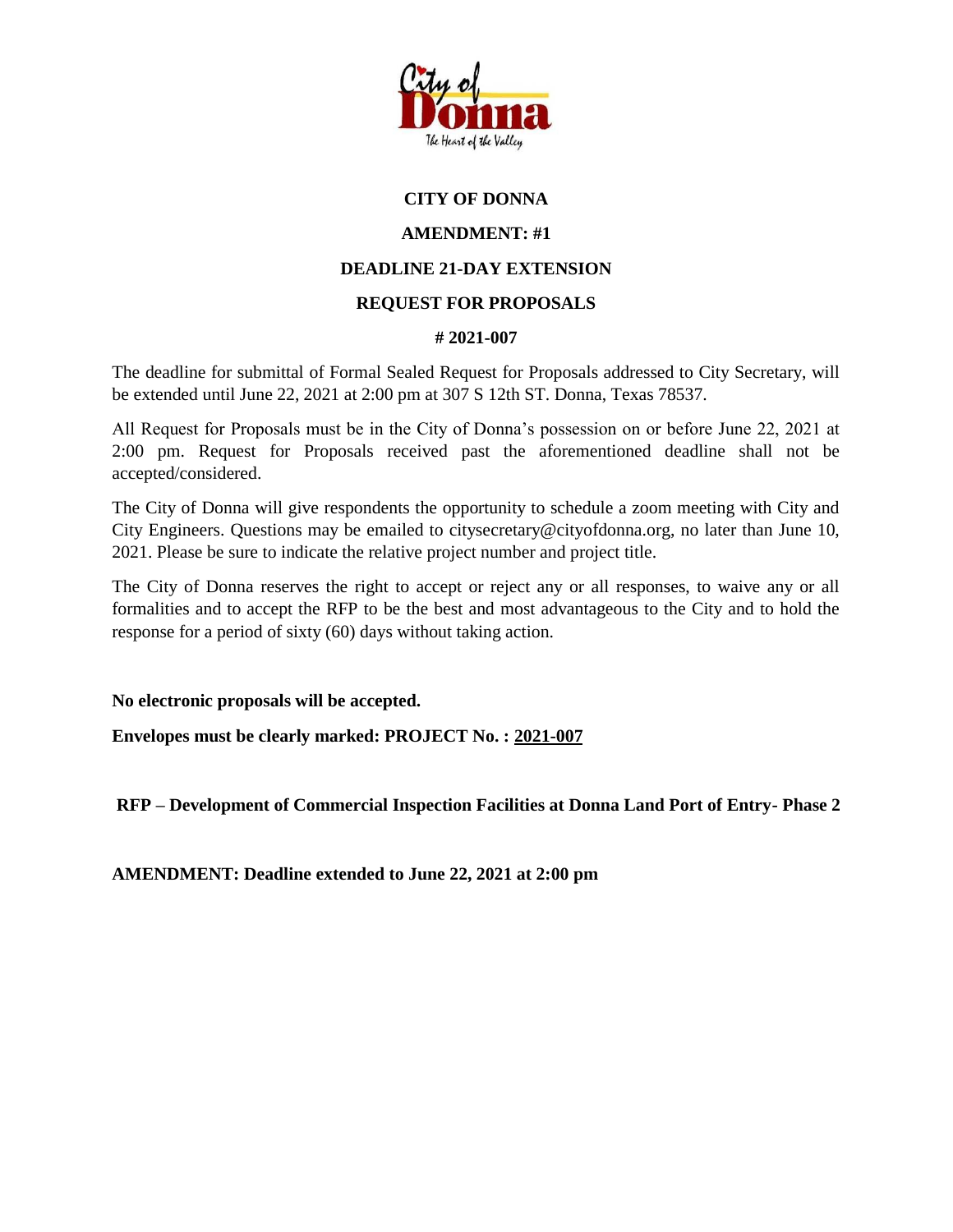

# **AMENDMENT: #1 DEADLINE 21-DAY EXTENSION**

#### **RFP #2021-007 REQUEST FOR PROPOSALS FOR DEVELOPMENT OF COMMERCIAL INSPECTION FACILITIES AT DONNA LAND PORT OF ENTRY – PHASE 2**

The City of Donna, in conjunction with the Donna Economic Development Corporation, issues this Request for Proposals (RFP) from developer teams capable of providing, construction, equipping, and financing of a new Commercial Inspection Facility, (the "Project") at the Donna/Rio Bravo LPOE in accordance with the executed DAA and the approved drawings and specifications.

The City is seeking to select a highly skilled and experienced Developer team comprised of seasoned, accomplished team members with relevant development and construction experience of complex public services buildings and other similar public projects, as well as demonstrated experience with all applicable procurement regulations and procedures of the GSA and Texas Government Code Section 2267.

The specific Construction Cost Limitation (CCL) of the Project is estimated to be about \$31,350,061.35 Million and will ultimately be agreed upon between the City and the selected Developer. Development time is of the essence, and all work is targeted to be substantially completed no later than 15 months from written Notice to Proceed from the GSA/CBP as set forth in the DAA. The City is receiving federal and state funds, as such all federal and state procurement and regulations must be fully met.

| <b>Schedule of Events</b>              | Date / Time                       |
|----------------------------------------|-----------------------------------|
| <b>RFP</b> Release                     | Friday April 30, 2021             |
| Public Notice Published in The Monitor | Friday April 30, 2021             |
|                                        | Friday May 7, 2021                |
| <b>RFP Questions Deadline</b>          | Thursday, June 10, 2021           |
|                                        | 5:00PM CST at City Hall via email |
|                                        | to citysecretary@cityofdonna.org  |
| Sealed Proposals Due to the City       | Tuesday June 22, 2021             |
|                                        | 2:00PM CST at City Hall           |
| Proposals Opened and Read Aloud        | Tuesday June 22, 2021             |
|                                        | 2:10PM CST at City Hall           |

**Amendment: # 1**